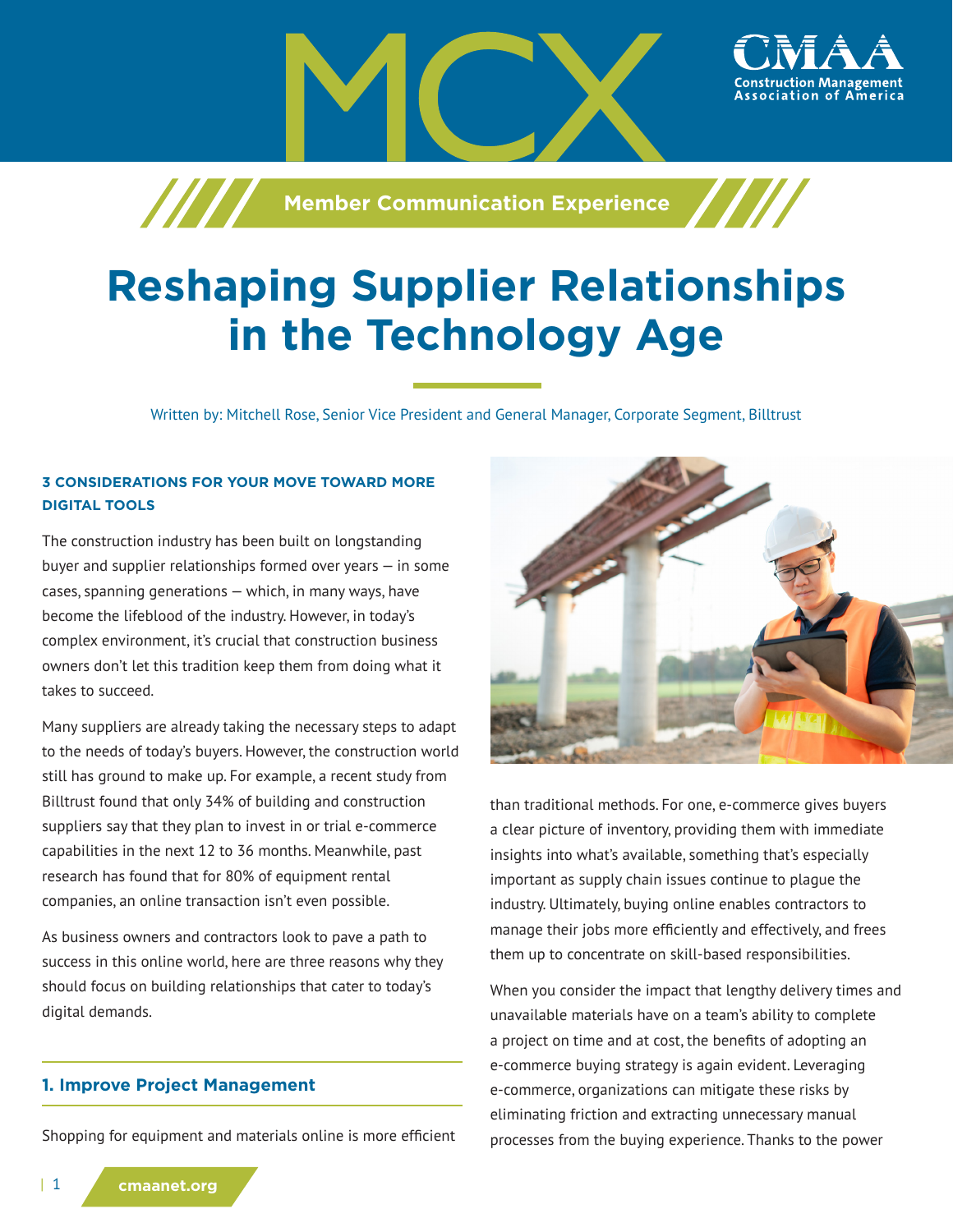of artificial intelligence and machine learning, business-tobusiness (B2B) e-commerce experiences can not only give buyers a clear picture of what options are available to them, but also offer personalized recommendations based on past purchases and searches.

## **2. Do More With Less**

Contractors have always had to wear many hats. However, with the COVID-19 pandemic leading to worker shortages and the need to reconfigure operations around health and safety concerns, bandwidth is even more scarce today. Compounding things further, persistent global supply chain issues and rising material costs are forcing many teams into a situation where they are having to do more with less. McKinsey research finds that 70% of B2B decision makers say they are open to making new, fully self-serve or remote purchases in excess of \$50,000, and 27% would spend more than \$500,000. A significant amount of time is saved for teams who need to be on a project site, at the office, or somewhere in between.

#### **3. Keep Up With Competitors**

The United States construction market was expected to grow by 15.6% in 2021. While this growth is a much-welcomed sign, it also signals an inevitable increase in competition. As such, the need to finish projects faster, more cost effectively and in a way that reduces strain on teams is more important than ever. Part of what will fuel this competition in the industry is the makeup of today's buyers, which is skewing more and more towards the younger generations. In fact, Amazon research found that nearly three-quarters of business buyers today are millennials. This generation of digital natives are heavily entrenched in the construction workforce and transforming B2B sales, meaning that if you're not evolving your buying process and embracing digitization, your competition likely is.  $\mathcal{L}$